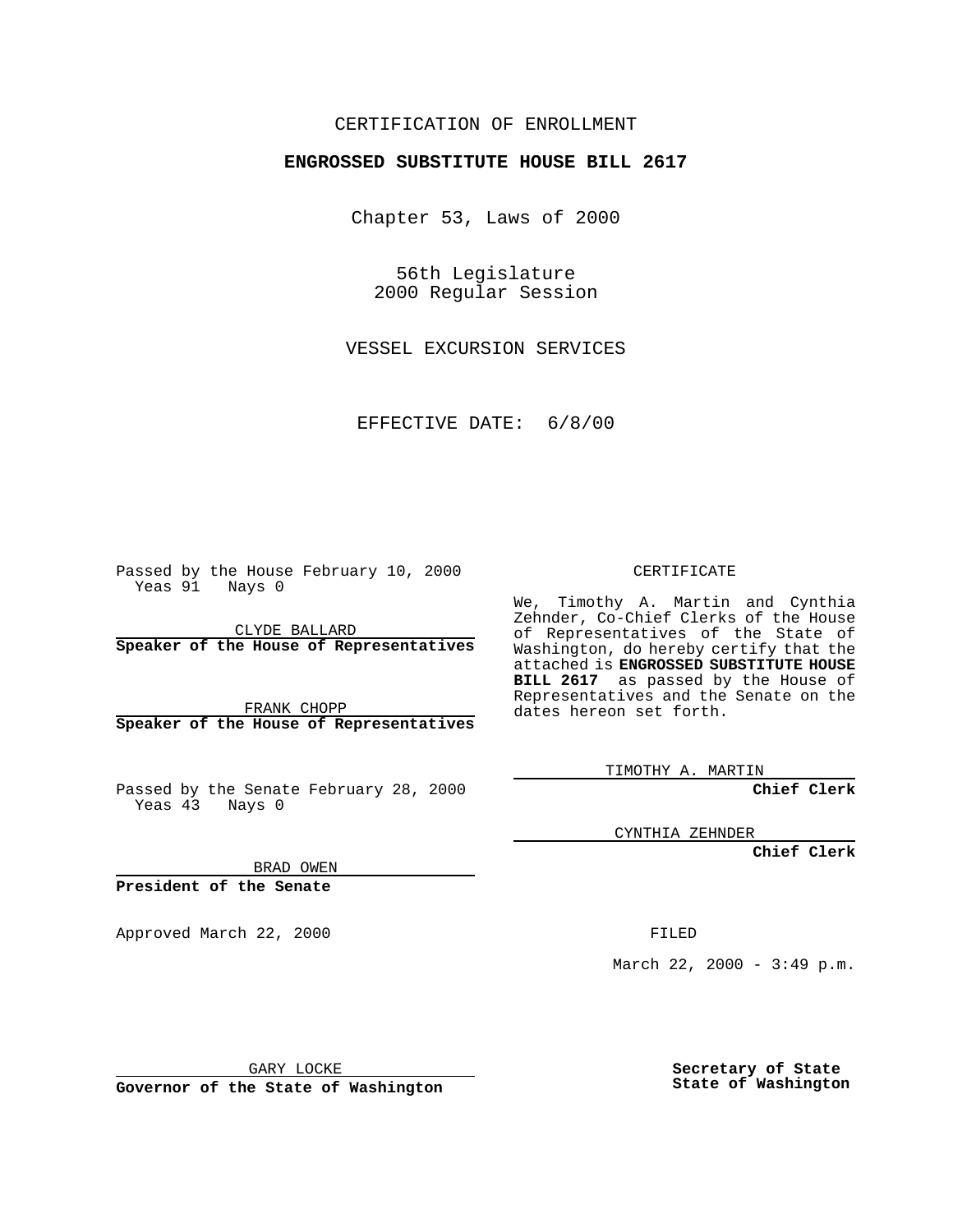# **ENGROSSED SUBSTITUTE HOUSE BILL 2617** \_\_\_\_\_\_\_\_\_\_\_\_\_\_\_\_\_\_\_\_\_\_\_\_\_\_\_\_\_\_\_\_\_\_\_\_\_\_\_\_\_\_\_\_\_\_\_

\_\_\_\_\_\_\_\_\_\_\_\_\_\_\_\_\_\_\_\_\_\_\_\_\_\_\_\_\_\_\_\_\_\_\_\_\_\_\_\_\_\_\_\_\_\_\_

Passed Legislature - 2000 Regular Session

#### **State of Washington 56th Legislature 2000 Regular Session**

**By** House Committee on Transportation (originally sponsored by Representatives Radcliff and Morris)

Read first time 01/27/2000. Referred to Committee on .

 AN ACT Relating to vessels providing excursion services; amending 1995 c 361 s 4 (uncodified); and creating a new section.

BE IT ENACTED BY THE LEGISLATURE OF THE STATE OF WASHINGTON:

 **Sec. 1.** 1995 c 361 s 4 (uncodified) is amended to read as follows: 5 Effective ((January 1, 2001)) July 1, 2002, the following acts or parts of acts are each repealed:

(1) ((Section 1 of this act)) RCW 81.84.005 and 1995 c 361 s 1;

(2) ((Section 2 of this act)) RCW 81.84.007 and 1995 c 361 s 3; and

(3) ((Section 3 of this act)) RCW 81.84.015 and 1995 c 361 s 2.

 NEW SECTION. **Sec. 2.** As part of the work of the legislative transportation committee task force on the utilities and transportation commission, the task force shall review vessel service conveying persons, excursion classification, and general issues regarding the distinction of the two classifications. To the greatest degree possible, the task force shall encourage input from interested or affected parties, and consider the impact of various regulatory classifications on tourism and trade.